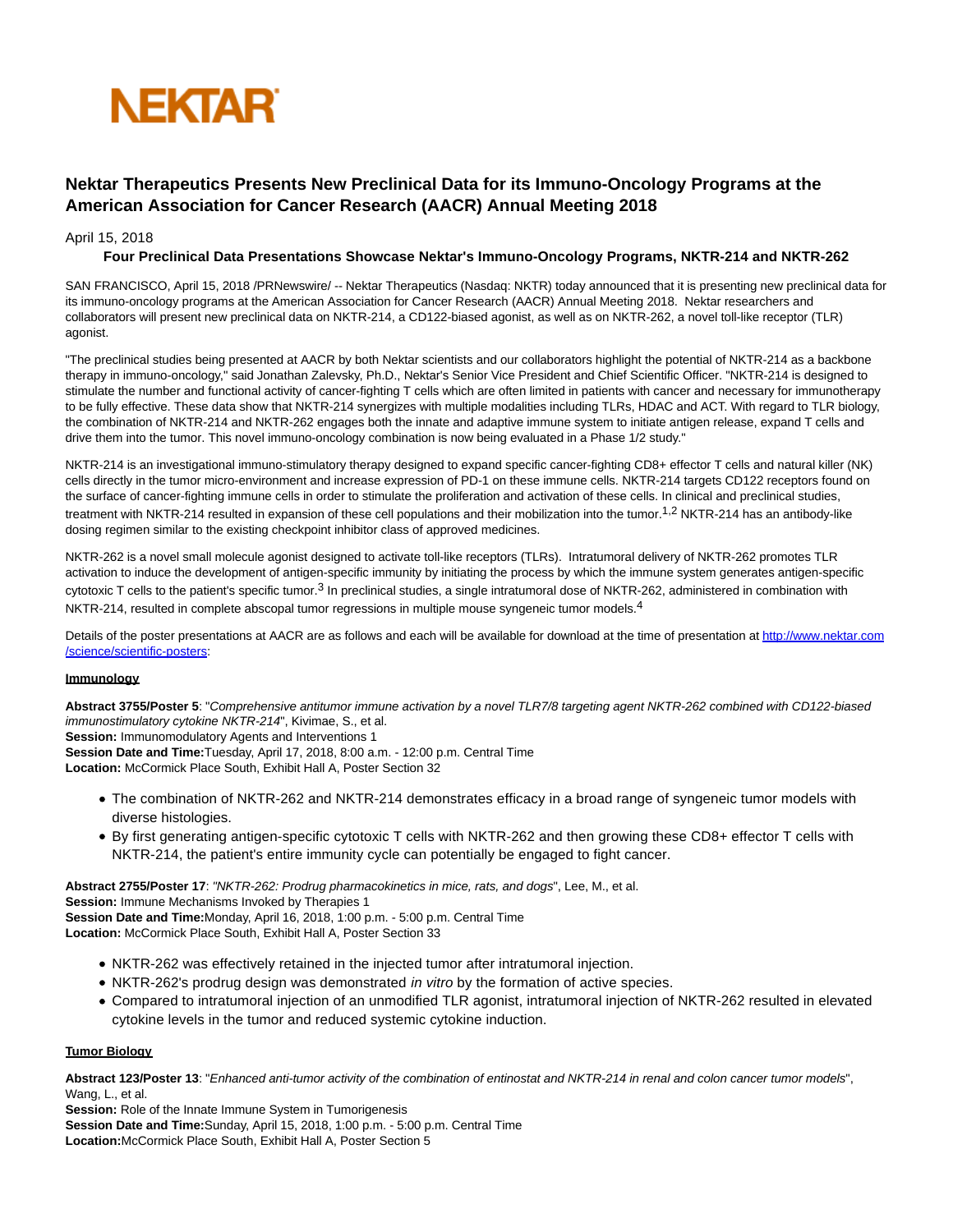- The combination of NKTR-214 and entinostat, an HDAC inhibitor, significantly inhibited tumor growth in CT26 colon carcinoma and RENCA renal cell carcinoma models producing greater levels of IFNγ and granzyme B to enhance T cell cytotoxicity.
- Preclinical results presented suggest that NKTR-214 and entinostat is a promising combination to explore in patients with CRC or renal cell carcinoma.

# **Clinical Research**

**Abstract 3566/Poster 4**: "Enhanced expansion and tumor targeting of adoptively transferred T cells with NKTR-214", Parisi, G., et al. **Session:** Adoptive Cell Therapy 3 **Session Date and Time:**Tuesday, April 17, 2018, 8:00 a.m. - 12:00 p.m. Central Time

**Location:**McCormick Place South, Exhibit Hall A, Poster Section 24

- NKTR-214 + ACT was well tolerated and provides a robust anti-tumor response in the aggressive B16F10 melanoma tumor model.
- Treatment with NKTR-214 + ACT mobilizes T cells into the tumor where they durably persist without expanding T cells in the periphery.
- The robust and long-lasting effect of NKTR-214 supports its potential use in combination with cell-based therapeutics.

# **About Nektar**

Nektar Therapeutics is a research-based development stage biopharmaceutical company whose mission is to discover and develop innovative medicines to address the unmet medical needs of patients. Our R&D pipeline of new investigational medicines includes treatments for cancer, autoimmune disease and chronic pain. We leverage Nektar's proprietary and proven chemistry platform in the discovery and design of our new therapeutic candidates. Nektar is headquartered in San Francisco, California, with additional operations in Huntsville, Alabama and Hyderabad, India. Further information about the company and its drug development programs and capabilities may be found online at [http://www.nektar.com.](http://www.nektar.com/)

### **Cautionary Note Regarding Forward-Looking Statements**

This press release contains forward-looking statements which can be identified by words such as: "design," "may," and "will" and similar references to future periods. Examples of forward-looking statements include, among others, statements we make regarding the therapeutic potential of NKTR-214 and NKT-262, alone and in combination with each other as a doublet, and the anticipated progress and outcomes of our clinical studies. Forwardlooking statements are neither historical facts nor assurances of future performance. Instead, they are based only on our current beliefs, expectations and assumptions regarding the future of our business, future plans and strategies, anticipated events and trends, the economy and other future conditions. Because forward-looking statements relate to the future, they are subject to inherent uncertainties, risks and changes in circumstances that are difficult to predict and many of which are outside of our control. Our actual results may differ materially from those indicated in the forward-looking statements. Therefore, you should not rely on any of these forward-looking statements. Important factors that could cause our actual results to differ materially from those indicated in the forward-looking statements include, among others: (i) our statements regarding the therapeutic potential of NKTR-214 and NKTR-262 are based on findings and observations from preclinical findings; (ii) NKTR-214 and NKTR-262, both alone and in combination with other agents are in early stages of research and clinical development and the risk of failure remains high and failure can unexpectedly occur due to efficacy, safety or other unpredictable factors prior to regulatory approval for numerous reasons, including negative safety and efficacy findings even after positive findings in previous clinical and preclinical studies; (iii) the timing of the commencement or end of clinical studies and the availability of clinical data may be delayed or unsuccessful due to regulatory delays, slower than anticipated patient enrollment, manufacturing challenges, changing standards of care, evolving regulatory requirements, clinical trial design, clinical outcomes, competitive factors, or delay or failure in ultimately obtaining regulatory approval in one or more important markets; (iv) scientific discovery of new medical breakthroughs is an inherently uncertain process and the future success of applying our technology platform to potential new drug candidates (such as NKTR-214 and NKTR-262) is therefore highly uncertain and unpredictable and one or more research and development programs could fail; (v) patents may not issue from our patent applications for our drug candidates including NKTR-214 and NKTR-262, patents that have issued may not be enforceable, or additional intellectual property licenses from third parties may be required; and (vi) certain other important risks and uncertainties set forth in our Annual Report on Form 10-K for the year ended December 31, 2017 filed with the Securities and Exchange Commission on March 1, 2018. Any forward-looking statement made by us in this press release is based only on information currently available to us and speaks only as of the date on which it is made. We undertake no obligation to update any forward-looking statement, whether written or oral, that may be made from time to time, whether as a result of new information, future developments or otherwise.

## **Contact:**

For Investors: Jennifer Ruddock of Nektar Therapeutics 415-482-5585

Jodi Sievers of Nektar Therapeutics 415-482-5593

For Media: Dan Budwick of 1AB 973-271-6085 [dan@1abmedia.com](mailto:dan@1abmedia.com)

- 1. Charych, D., et al., Clin Can Res; 22(3) February 1, 2016
- 2. Diab, A., et al., Journal for ImmunoTherapy of Cancer 2016, 4(Suppl 1):P369
- 3. Adams S. Toll-like receptor agonists in cancer therapy. Immunotherapy. 2009;1(6):949-964. doi:10.2217/imt.09.70.
- 4. [Kivimae, S., et al., Journal for ImmunoTherapy of Cancer 2017, 5\(Suppl 2\):P275](http://www.nektar.com/application/files/8015/1033/6150/NKTR-262-NKTR-214__2017SITC_Poster-P275.pdf.pdf)